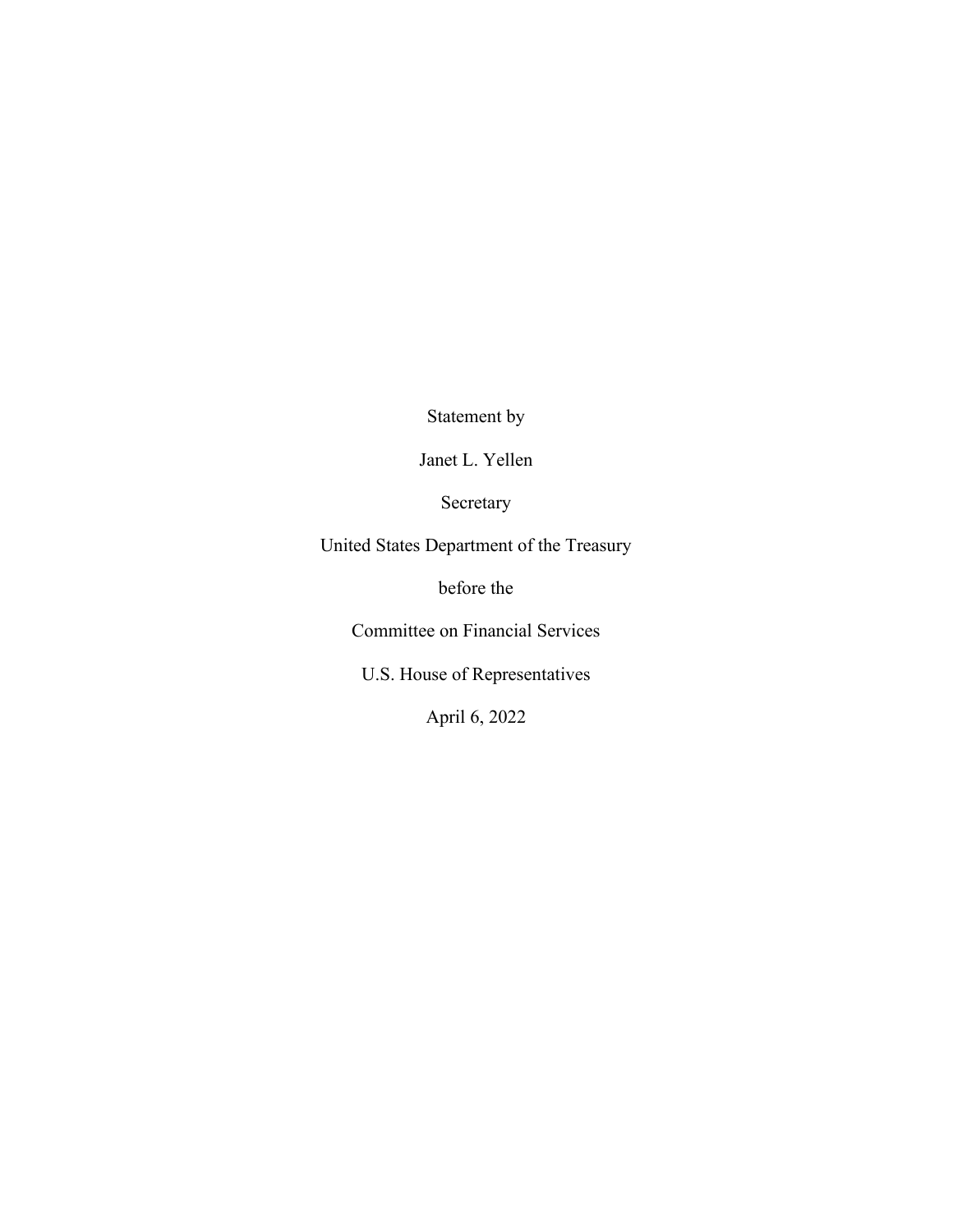Chairwoman Waters, Ranking Member McHenry, and Members of the Committee, thank you for giving me the opportunity to speak to you today. I am here today in my capacity as Chair of the National Advisory Council on International Monetary and Financial Policies (NAC) to discuss Treasury's oversight of the International Financial Institutions (IFIs) and our role in promoting inclusive and sustainable growth, global monetary and financial stability, and development.

The last two years have clearly emphasized that these institutions are essential complements to U.S. foreign policy. The IFIs have provided unprecedented financing in response to COVID-19, and they will play vital roles in responding to food and energy shocks, addressing a growing refugee crisis in Europe, and rebuilding an independent Ukraine.

U.S. leadership and involvement with the IFIs represents a key pillar of sustaining the global order and international financial architecture. As a leading founder of these institutions, the United States helped establish an international economic system that has supported historic growth and prosperity during the second half of the twentieth century. The International Monetary Fund (IMF), the World Bank Group, and the regional development banks are critical to addressing the challenges we face today, including a durable and inclusive recovery from COVID-19, reducing poverty, preparing for future pandemics, mitigating and adapting to climate change, strengthening food security, bolstering debt sustainability and transparency, fostering opportunities for private sector job creation, countering corruption and promoting rule of law, and investing in quality infrastructure. The IFIs also offer our international partners assistance that supports private sector-led, sustainable growth over the long-term and adheres to high standards, good governance, and transparency. Stronger, more stable growth abroad means a stronger economy here at home. As other economies prosper, demand for U.S. exports of goods and service increase, creating jobs. Treasury is committed to working with Congress, IFI management, and likeminded shareholders to enhance the IFIs' responsiveness to U.S. priorities.

Over the last two years, the IFIs have led the way in helping low-income and developing countries fight the COVID-19 pandemic. Since the beginning of the crisis, the IMF has approved nearly \$175 billion in emergency lending, concessional financing, debt service relief, and precautionary support to fund pandemic response and economic recovery efforts. The multilateral development banks (MDBs) approved nearly \$130 billion over the same period to address the health, economic, and social impacts of the pandemic. Of course, our fight against COVID-19 is not over. Treasury has asked the World Bank to continue working closely with COVAX and international partners to improve vaccine readiness and support increased vaccine delivery in developing countries. As long as this pandemic is raging anywhere in the world, the American people will still be vulnerable to new variants.

The importance of the IFIs is even more paramount given Russia's brutal and unprovoked invasion of Ukraine. Russia's actions represent an unacceptable affront to the rules-based, global order, and will have enormous economic repercussions in Ukraine and beyond.

Treasury is committed to holding Russia accountable for its actions so it cannot benefit from the international financial system. President Biden has rallied over 30 countries, representing well over half the world's economy, to impose swift, severe sanctions and export controls on Russia.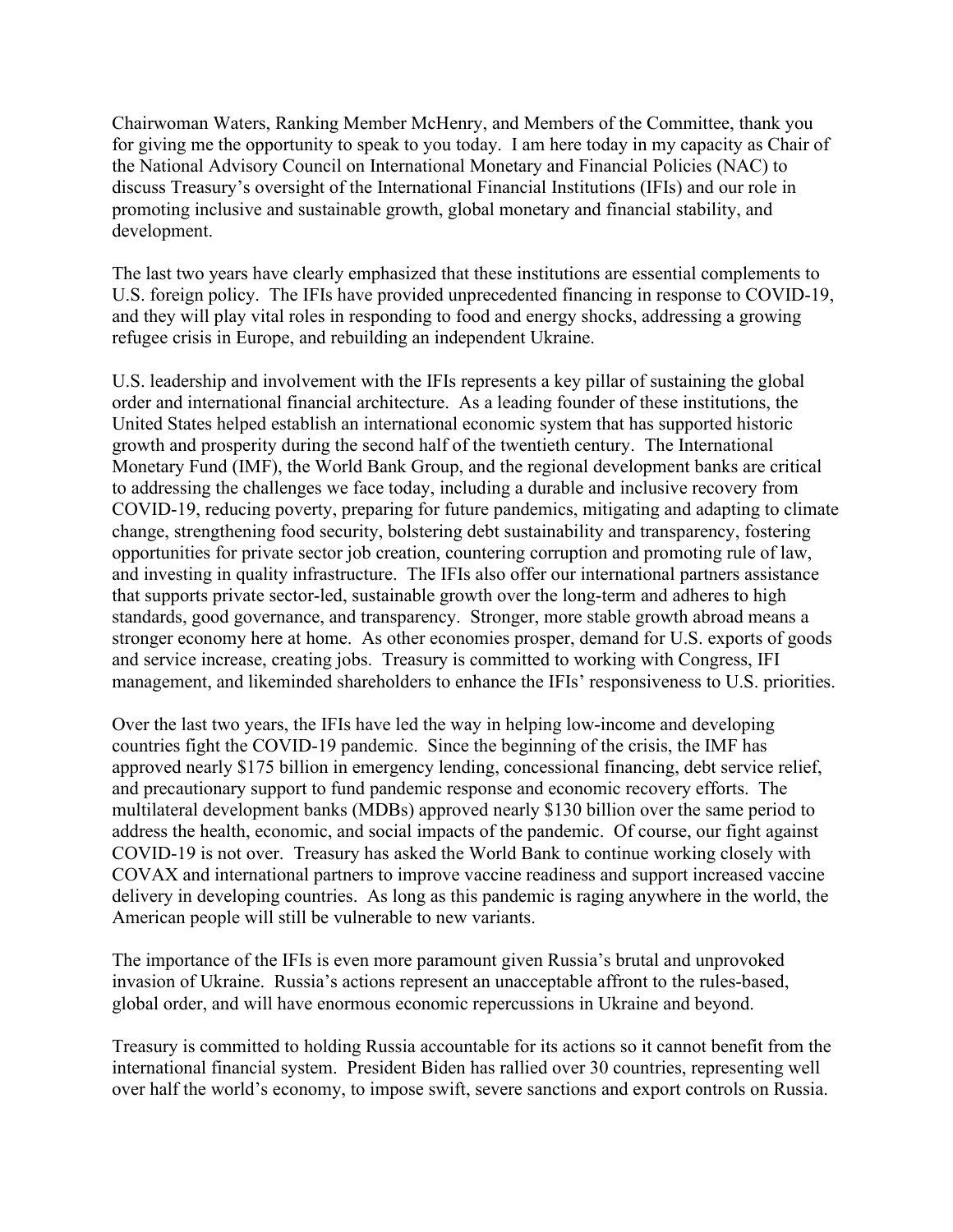Treasury is also working collectively with our partners to block Russia from accessing benefits from IFIs. Both the World Bank and the European Bank for Reconstruction and Development (EBRD) had ceased approving new financing for Russia since the unlawful annexation of Crimea in 2014. Since the invasion, these institutions have announced further measures to prevent Russia's and Belarus' access to financial and non-financial assistance.

At the same time, the IFIs are stepping in to provide critical budget financing to help respond to the economic costs of war. Since the start of the war, the IMF has provided \$1.4 billion in rapid financing for Ukraine. The World Bank has provided Ukraine \$490 million in rapid financing as part of a \$3 billion package of support planned in the coming months. The EBRD approved an initial  $\epsilon$ 2 billion resilience package for Ukraine and neighboring countries covering the areas of energy security, nuclear safety, municipal services, trade finance, and support for small and medium sized enterprises and refugees. Rapid IMF and World Bank assistance has allowed Ukraine fiscal space to pay salaries for civilians, soldiers, doctors, and nurses, while also meeting its external debt obligations. These are admirable acts of credibility by a government under siege. IFI support is helping keep businesses and banks open in Ukraine and neighboring countries. IFIs are dedicating technical and surveillance expertise to provide critical insights on the depths of the economic crisis caused by Russia's reckless actions. The IMF, World Bank, and EBRD will be critical partners in rebuilding Ukraine, alongside bilateral donors, and they also will provide vital support to neighboring countries welcoming refugees.

Globally, spillovers from the crisis are heightening economic vulnerabilities in many countries that are already facing higher debt burdens and limited policy options as they recover from COVID-19. The IFIs will play a critical role in addressing key spillovers from the crisis:

- Food security: Together, Russia and Ukraine account for nearly a third of the world's wheat exports. Russia's invasion disrupted the flow of food for millions of people around the world and caused prices to spike. The IFIs and food security funds, such as the International Fund for Agricultural Development and the Global Agriculture and Food Security Program, are already doing essential work to address both the short-term and long-term effects on global food prices and supplies. The MDBs can provide fast-disbursing budget support, financing to support domestic food production, and social safety nets. Likewise, the IMF has existing emergency and medium-term facilities to provide financial support, including a concessional facility for the poorest countries. The MDBs' private sector windows also play a role in providing trade finance to smooth supply chain disruptions. Treasury will press MDBs to provide positive net flows to vulnerable countries and expand ways within their mandates to address impacts to food security, including long-term investments in agricultural productivity and agricultural infrastructure.
- Energy security: The invasion of Ukraine has also underscored the need for sustainable, affordable, clean, and secure energy for economic growth and security for the United States, as well as for governments that partner with the IFIs. We are witnessing the vulnerability that comes from relying on one fuel source or one trade partner, which is why it is imperative to diversify energy sources and suppliers. The MDBs' promotion of energy efficiency and capital investment in diverse energy sources—and away from suppliers such as Russia toward solar, wind, and other non-fossil fuel-based energy sources strengthens energy